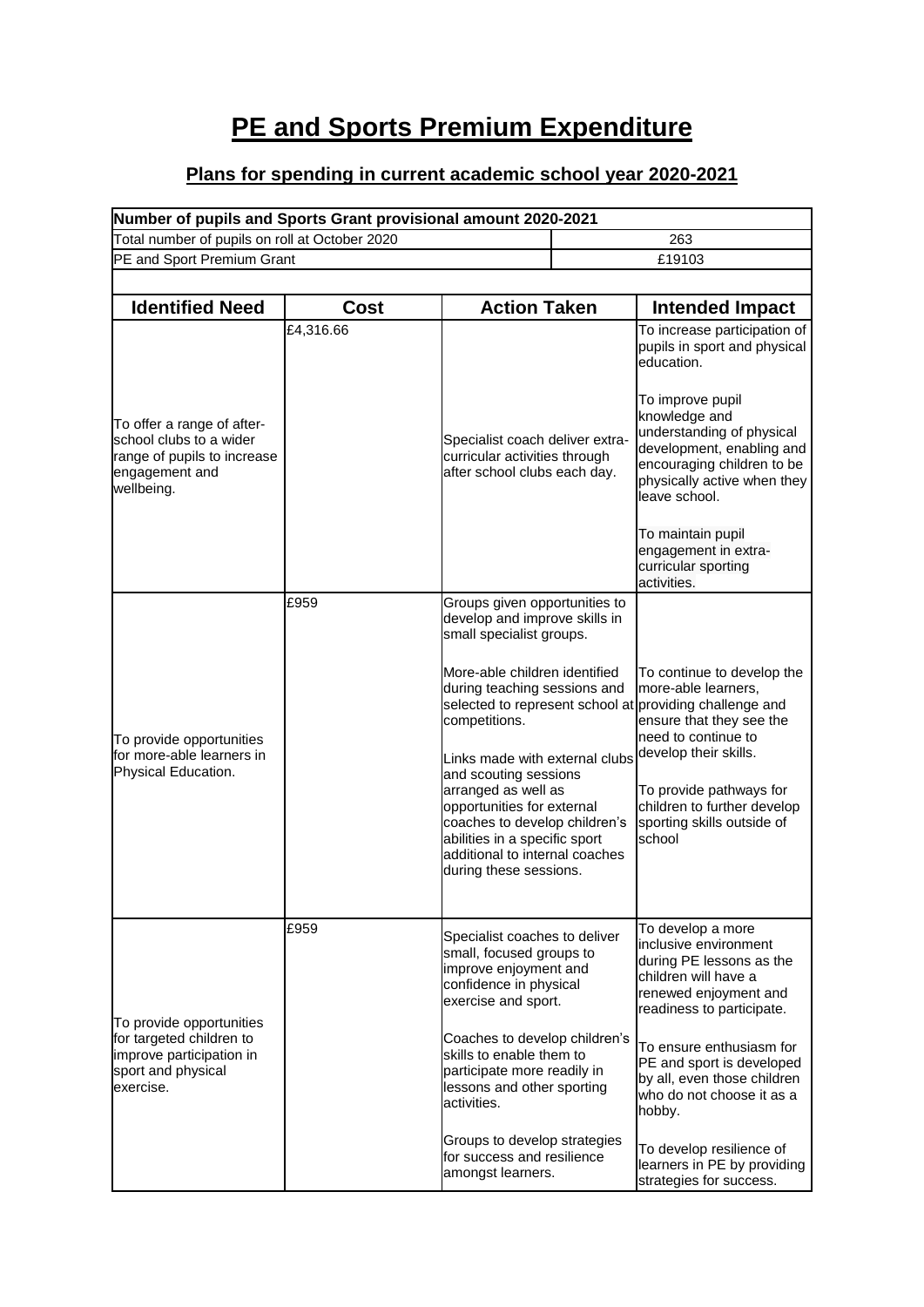|                                                                                                                                                  | £959                                | Groups taught strategies to                                                                                                                                                                                                                   |                                                                                                                                                                                                                                                                                                            |  |
|--------------------------------------------------------------------------------------------------------------------------------------------------|-------------------------------------|-----------------------------------------------------------------------------------------------------------------------------------------------------------------------------------------------------------------------------------------------|------------------------------------------------------------------------------------------------------------------------------------------------------------------------------------------------------------------------------------------------------------------------------------------------------------|--|
| To provide opportunities<br>for children to improve<br>their wellbeing through<br>development of physical<br>health, exercise and<br>strategies. |                                     | manage their emotions<br>through the use of physical<br>activity.<br>Coaches to discuss the<br>balance of mental wellbeing<br>with physical health and how<br>exercise has a positive impact<br>on mental and emotional<br>wellbeing.         | To enable children to utilise<br>physical strategies to<br>manage and regulate<br>emotional and mental<br>wellbeing.<br>To allow children to have a<br>clearer understanding<br>between the balance of<br>physical health and mental<br>wellbeing.                                                         |  |
|                                                                                                                                                  |                                     | Children understand what they<br>enjoy doing physically and see<br>this as a way to improve their<br>mental wellbeing.                                                                                                                        |                                                                                                                                                                                                                                                                                                            |  |
| To provide a range of<br>lunchtime activities to<br>enable Year 1 and 2 to<br>further develop gross<br>motor skills during<br>lunchtime.         | £1798                               | Sports coach to set up a multi-<br>sports group during Year 1<br>and 2s lunchtime to refine key<br>physical development.                                                                                                                      | To develop children's<br>physical development skills<br>and enthusiasm for sport<br>will continue to increase.                                                                                                                                                                                             |  |
|                                                                                                                                                  |                                     | Coach to give key pointers to<br>develop children's basic gross<br>motor skills to see additional<br>improvements alongside PE<br>lessons.                                                                                                    | To improve the<br>performance of key gross<br>motor skills during sport<br>and PE sessions.                                                                                                                                                                                                                |  |
| To ensure all children from<br>years 3 to 6 have<br>opportunities to compete<br>against other children at<br>interschool competitions.           | £300 - School Games<br>Competitions | Compete in Lambeth School<br><b>Games competitions for Years</b><br>3 to 6 when Covid restrictions<br>allow.<br>Children to be identified during competing they will<br>lessons and selected by<br>coaches to represent school.               | To compete in a respectful<br>and safe manner, links very<br>closely with the values of<br>the social, moral, spiritual<br>and cultural that is so<br>important. If children enjoy<br>continue partaking in sport<br>as they age and leave                                                                 |  |
| To provide a range of PE<br>Equipment for lessons and<br>lunchtime/playtime<br>activities.                                                       | £1179                               | Replace damaged equipment<br>as well as purchase a wider<br>range of exciting resources to<br>enable teachers to continue to taught.<br>engage children in a variety of<br>sports such as handball,<br>netball, rugby, hockey and<br>cricket. | school.<br>To ensure quality lessons<br>are delivered with a range<br>of equipment used to<br>support differentiation and<br>enable different skills to be<br>To maintain enthusiasm for<br>a variety of sports as a<br>result of access to a range<br>of equipment to further<br>their skill development. |  |
| To develop Physical<br>Education provision in<br>EYFS.                                                                                           | £5395                               | Specialist coaches work<br>alongside teachers and<br>additional adults, developing<br>knowledge and skills and<br>delivering high quality Physical<br>Education sessions.                                                                     | To raise the quality of<br>teaching in Physical<br>Education and Sport.<br>To develop knowledge,<br>skills and confidence to<br>teach the whole child<br>through sport.<br>To increase pupil<br>participation and ensure a<br>range of inclusive sports<br>and activities are offered to<br>all pupils.    |  |